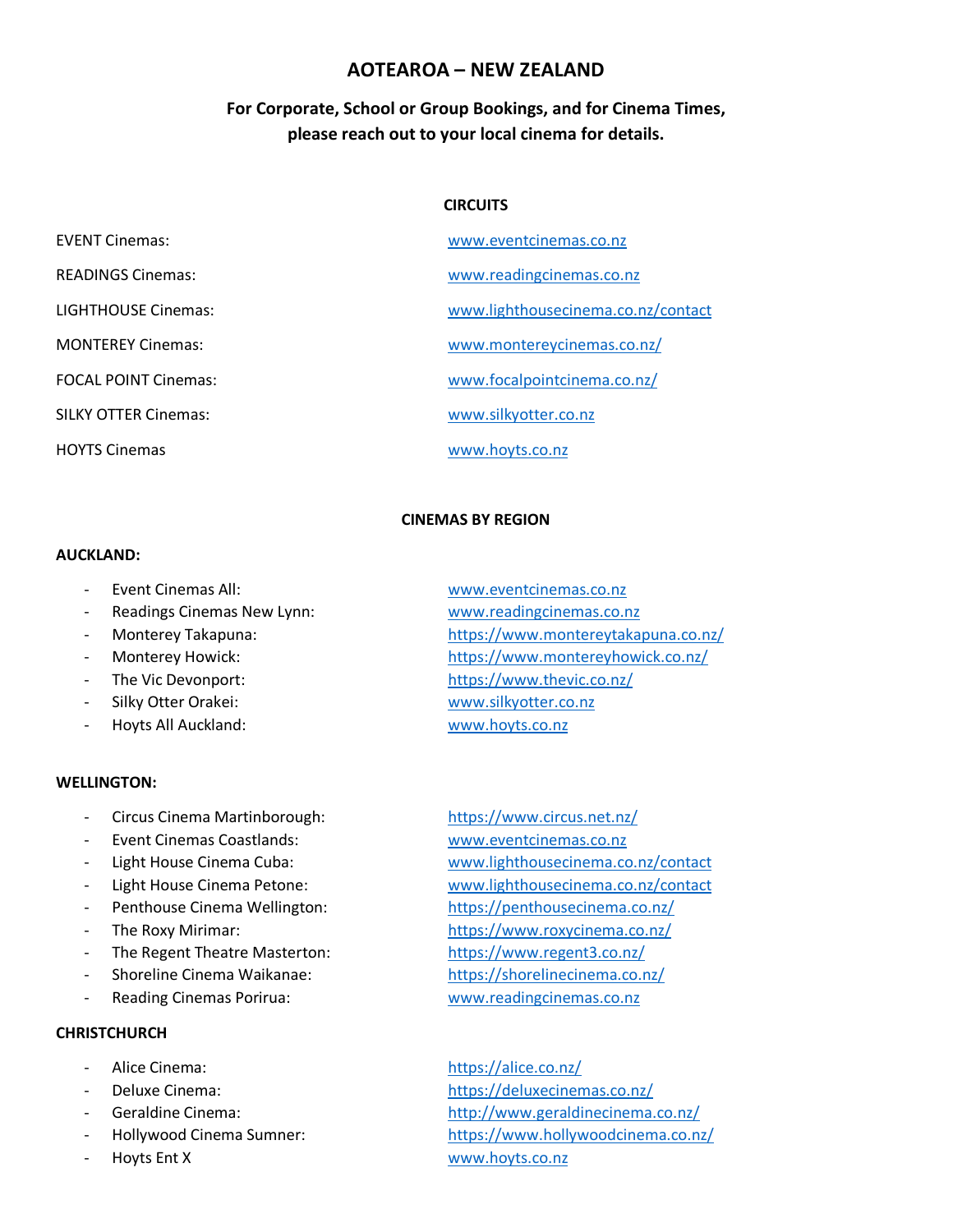- Hoyts Riccarton: [www.hoyts.co.nz](http://www.hoyts.co.nz/)
- 
- 
- 
- 
- 
- Reading Cinemas The Palms: [www.readingcinemas.co.nz](http://www.readingcinemas.co.nz/)

### **NORTHLAND**

- 
- 
- 
- 
- EVENT Cinemas Whangarei: [www.eventcinemas.co.nz](http://www.eventcinemas.co.nz/)

## **WAIKATO**

- 
- 
- 
- EVENT Cinemas Chartwell: [www.eventcinemas.co.nz](http://www.eventcinemas.co.nz/)
- 
- 

## **BAY OF PLENTY**

- 
- 
- EVENT Cinemas Tauranga Central: [www.eventcinemas.co.nz](http://www.eventcinemas.co.nz/)
- 
- 
- 

## **HAWKES BAY**

- 
- 
- Event Cinemas Havelock North: [www.eventcinemas.co.nz](http://www.eventcinemas.co.nz/)
- Focal Point Cinemas Hastings: [www.focalpointcinema.co.nz](http://www.focalpointcinema.co.nz/)
- 

## **MANAWATU**

- 
- Focal Point Cinemas Fielding: [www.focalpointcinema.co.nz](http://www.focalpointcinema.co.nz/)
- 
- 
- 
- EVENT Cinemas Palmerston North: [www.eventcinemas.co.nz](http://www.eventcinemas.co.nz/)

## **TARANAKI**

EVENT Cinemas New Plymouth: [www.eventcinemas.co.nz](http://www.eventcinemas.co.nz/)

- Hoyts Northland [www.hoyts.co.nz](http://www.hoyts.co.nz/) Movie Max Timaru: <https://www.moviemaxdigital.co.nz/> Paradiso Methven: <https://www.cinemaparadiso.co.nz/> The Regent Ashburton: <https://www.regentcinema.co.nz/> Silky Otter Wigram: [www.silkyotter.co.nz](http://www.silkyotter.co.nz/)

Matakana Cinemas: [www.matakanacinemas.co.nz/](https://www.matakanacinemas.co.nz/) - Anzac Theatre Dargaville: [www.anzactheatre.co.nz/](https://www.anzactheatre.co.nz/) - Cathay Cinema Kerikeri: [www.cathaycinemas.co.nz/](http://www.cathaycinemas.co.nz/) - Te Ahu Cinema Kaitaia: [www.kaitaianz.co.nz/cinema/](https://www.kaitaianz.co.nz/cinema/)

Regent Theatre Te Awamutu: <https://www.teawamutu.nz/regent/> - Starlight Cinema Taupo: <https://www.starlightcinema.co.nz/> Mercury Twin Whitianga: <https://www.mercurytwincinemas.com/> - Hoyts Te Awa [www.hoyts.co.nz](http://www.hoyts.co.nz/) - Hoyts Metro [www.hoyts.co.nz](http://www.hoyts.co.nz/)

Deluxe theatre Opotiki: <https://www.deluxetheatre.co.nz/> Basement Theatre Rotorua: <https://www.basementcinema.co.nz/> Readings Rotorua: [www.readingcinemas.co.nz](http://www.readingcinemas.co.nz/) United Cinemas Bayfair: <https://www.unitedcinemas.co.nz/> - Whakamax Whakatane: <https://www.whakamax.co.nz/contact>

Gaeity Theatre Wairoa: <https://www.gaietytheatre.co.nz/> - Globe Theatrette Napier: <https://globenapier.co.nz/> Reading Napier: [www.readingcinemas.co.nz](http://www.readingcinemas.co.nz/)

Embassy 3 Wanganui: <https://www.embassy3.co.nz/> Focal Point Cinemas Levin: [www.focalpointcinema.co.nz](http://www.focalpointcinema.co.nz/) Majestic Theatre Taihape: <http://www.majestictaihape.co.nz/> Regent Theatre Taumarunui: <http://www.taumarunuicinema.co.nz/>